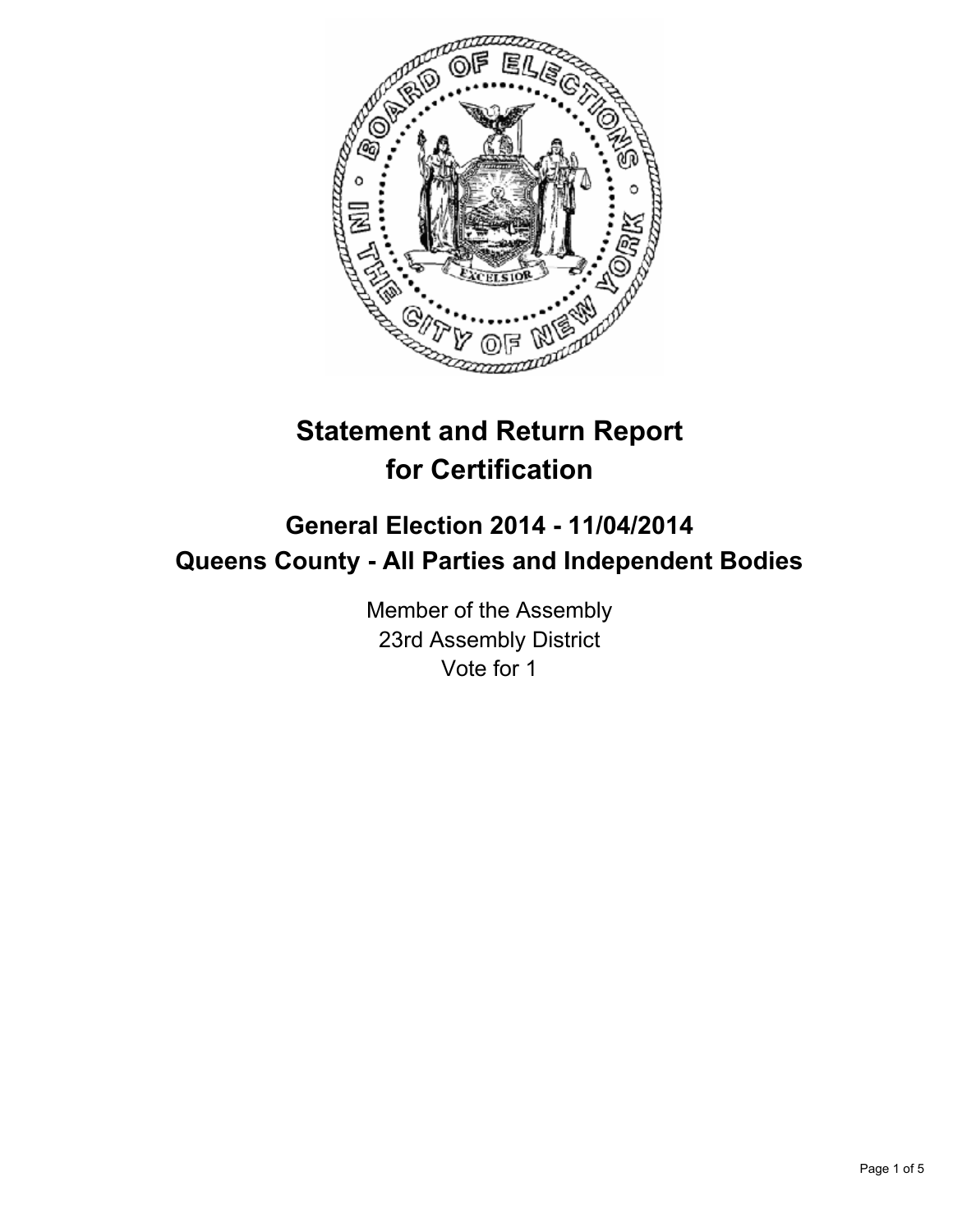

### **Assembly District 23**

| PUBLIC COUNTER                                           | 16,619       |
|----------------------------------------------------------|--------------|
| <b>EMERGENCY</b>                                         | 1            |
| ABSENTEE/MILITARY                                        | 799          |
| <b>FEDERAL</b>                                           | 65           |
| SPECIAL PRESIDENTIAL                                     | 0            |
| <b>AFFIDAVIT</b>                                         | 213          |
| <b>Total Ballots</b>                                     | 17,697       |
| Less - Inapplicable Federal/Special Presidential Ballots | (65)         |
| <b>Total Applicable Ballots</b>                          | 17,632       |
| PHILLIP GOLDFEDER (DEMOCRATIC)                           | 10,137       |
| PHILLIP GOLDFEDER (CONSERVATIVE)                         | 3,742        |
| ALAN J. PLUMER (WRITE-IN)                                | 1            |
| ANTHONY MICHAEL SPERO (WRITE-IN)                         | 1            |
| ANTHONY WIENER (WRITE-IN)                                | 1            |
| AUDREY PHEFFER (WRITE-IN)                                | 1            |
| CAMILE HANDY (WRITE-IN)                                  | 1            |
| CASTIEL NOVACK (WRITE-IN)                                | 1            |
| CRAIG CAREY (WRITE-IN)                                   | 1            |
| DOLORES HUERTA (WRITE-IN)                                | 1            |
| EDWARD K. SULLIVAN (WRITE-IN)                            | 1            |
| ERIC URLICH (WRITE-IN)                                   | 1            |
| <b>GERARD MCGOWAN (WRITE-IN)</b>                         | 1            |
| HAROLD WEBB (WRITE-IN)                                   | 1            |
| JAMES GILMARTIN (WRITE-IN)                               | 1            |
| JAMES M. MCGOVERN (WRITE-IN)                             | $\mathbf{1}$ |
| JASON SHTUNDEL (WRITE-IN)                                | 3            |
| JEFFREY DUMER (WRITE-IN)                                 | 1            |
| JOHN HARTIGAN (WRITE-IN)                                 | 1            |
| JOSEPH HARTIGAN (WRITE-IN)                               | 1            |
| JOSEPH JENKUSKY (WRITE-IN)                               | 3            |
| KEITH M. SULLIVAN (WRITE-IN)                             | 1            |
| KEVIN BOYLE (WRITE-IN)                                   | 1            |
| KEVIN SULLIVAN (WRITE-IN)                                | 1            |
| LEW SIMON (WRITE-IN)                                     | 5            |
| LOTRICE WALKE (WRITE-IN)                                 | 1            |
| MARK BERNSTEIN (WRITE-IN)                                | 1            |
| MARY ANN CRAIG (WRITE-IN)                                | 1            |
| MATTHEW BLAINE (WRITE-IN)                                | 2            |
| MICHAEL LOBODUE (WRITE-IN)                               | 1            |
| MICHAEL MCDERMOTT (WRITE-IN)                             | 1            |
| MIKE HOCK (WRITE-IN)                                     | 1            |
| MIKE MORAN (WRITE-IN)                                    | 1            |
| MITCHELL SCHNADRON (WRITE-IN)                            | 1            |
| MORDECHAI DRUXMAN (WRITE-IN)                             | 1            |
| PAUL CROCKETT (WRITE-IN)                                 | 1            |
| PETER J. FISCNETH (WRITE-IN)                             | 1            |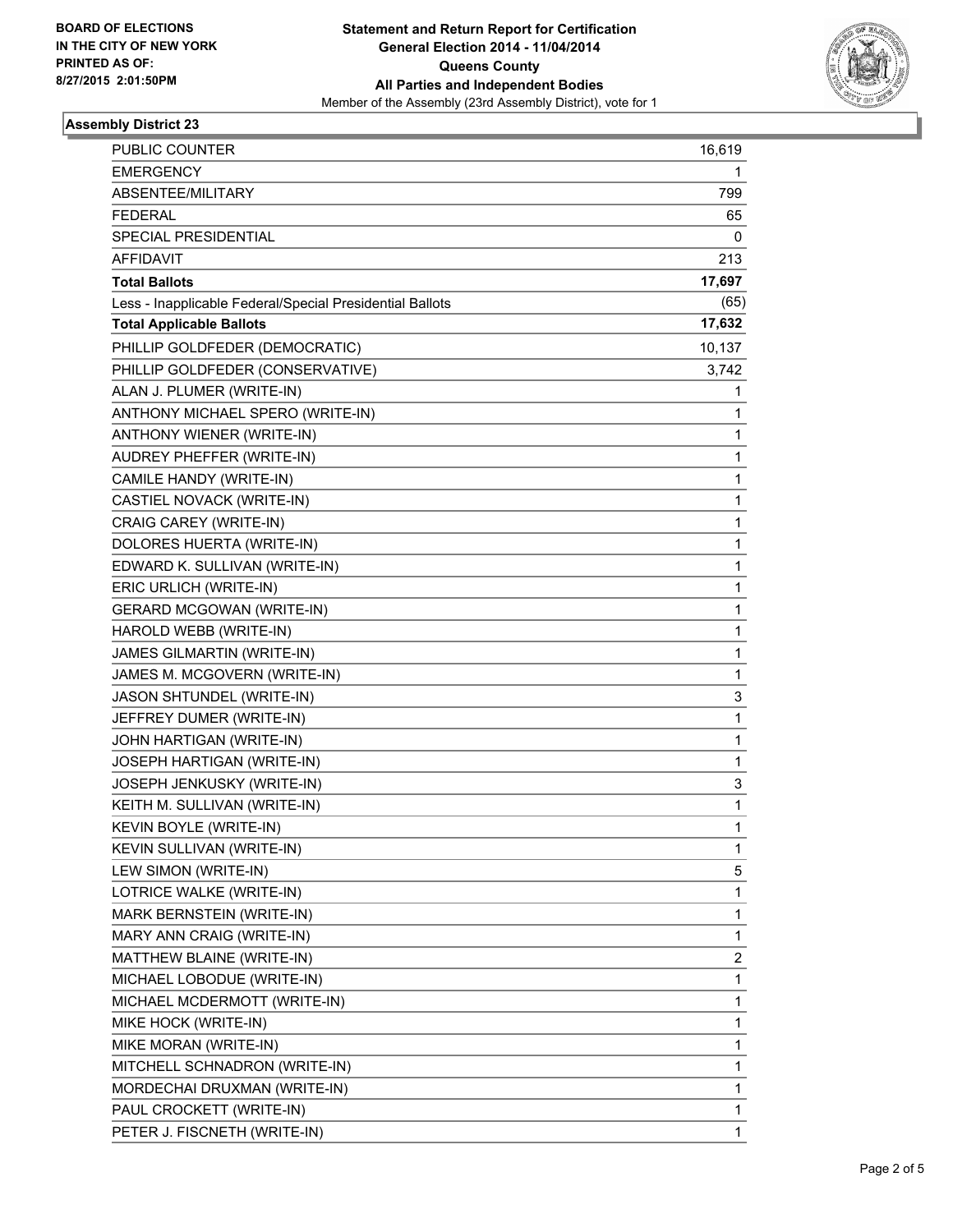

### **Assembly District 23**

| ROBERT PETERS (WRITE-IN)           |        |
|------------------------------------|--------|
| RON PAUL (WRITE-IN)                |        |
| SEAN SULLIVAN (WRITE-IN)           |        |
| SHOSHANA MALICA (WRITE-IN)         |        |
| UNATTRIBUTABLE WRITE-IN (WRITE-IN) | 8      |
| <b>Total Votes</b>                 | 13.935 |
| Unrecorded                         | 3.697  |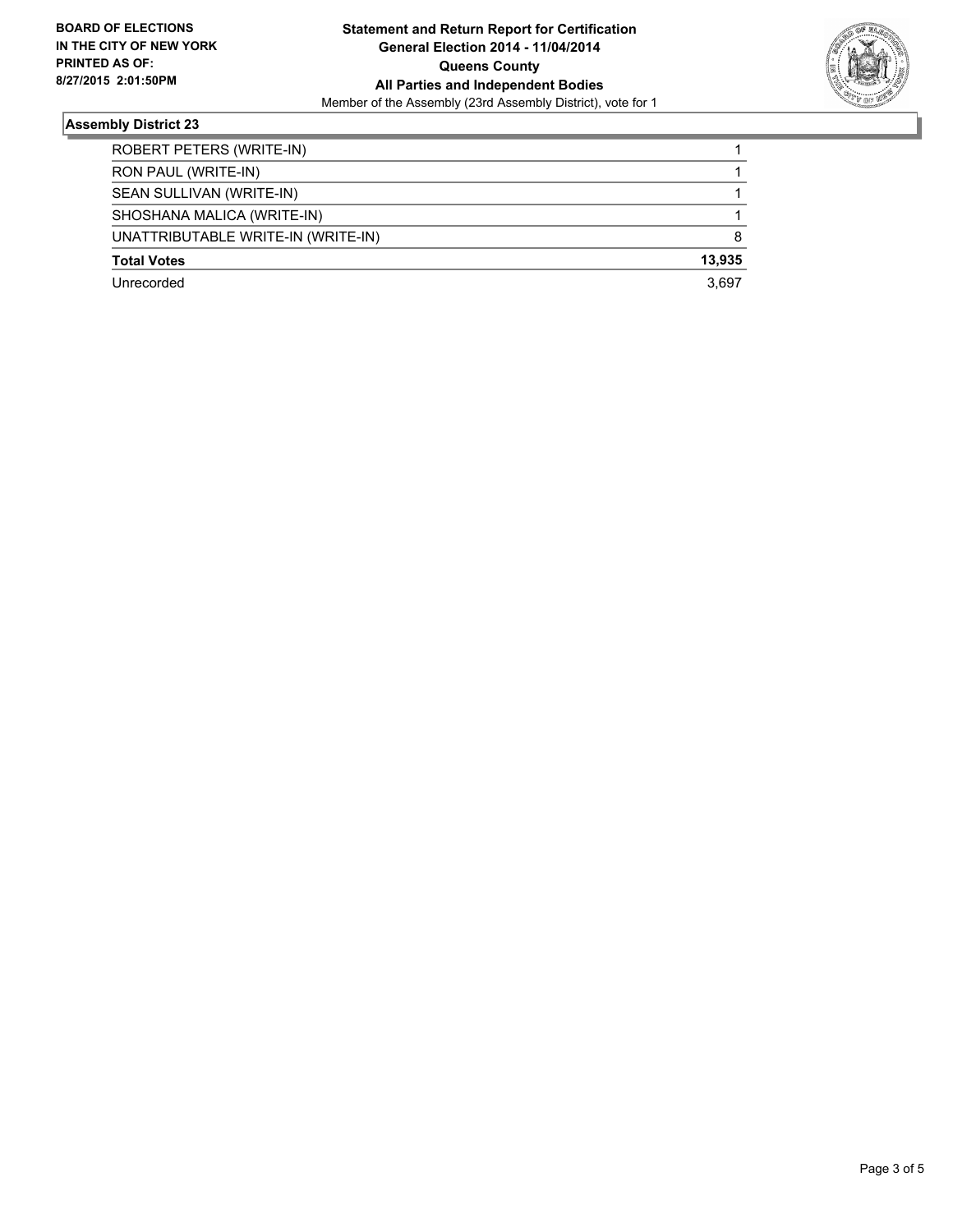

#### **Total for Member of the Assembly (23rd Assembly District) - Queens County**

| PUBLIC COUNTER                                           | 16,619       |
|----------------------------------------------------------|--------------|
| <b>EMERGENCY</b>                                         | 1            |
| ABSENTEE/MILITARY                                        | 799          |
| <b>FEDERAL</b>                                           | 65           |
| SPECIAL PRESIDENTIAL                                     | 0            |
| AFFIDAVIT                                                | 213          |
| <b>Total Ballots</b>                                     | 17,697       |
| Less - Inapplicable Federal/Special Presidential Ballots | (65)         |
| <b>Total Applicable Ballots</b>                          | 17,632       |
| PHILLIP GOLDFEDER (DEMOCRATIC)                           | 10,137       |
| PHILLIP GOLDFEDER (CONSERVATIVE)                         | 3,742        |
| ALAN J. PLUMER (WRITE-IN)                                | 1            |
| ANTHONY MICHAEL SPERO (WRITE-IN)                         | 1            |
| ANTHONY WIENER (WRITE-IN)                                | 1            |
| AUDREY PHEFFER (WRITE-IN)                                | $\mathbf{1}$ |
| CAMILE HANDY (WRITE-IN)                                  | 1            |
| CASTIEL NOVACK (WRITE-IN)                                | 1            |
| CRAIG CAREY (WRITE-IN)                                   | $\mathbf{1}$ |
| DOLORES HUERTA (WRITE-IN)                                | 1            |
| EDWARD K. SULLIVAN (WRITE-IN)                            | 1            |
| ERIC URLICH (WRITE-IN)                                   | $\mathbf{1}$ |
| <b>GERARD MCGOWAN (WRITE-IN)</b>                         | 1            |
| HAROLD WEBB (WRITE-IN)                                   | 1            |
| JAMES GILMARTIN (WRITE-IN)                               | 1            |
| JAMES M. MCGOVERN (WRITE-IN)                             | 1            |
| JASON SHTUNDEL (WRITE-IN)                                | 3            |
| JEFFREY DUMER (WRITE-IN)                                 | $\mathbf 1$  |
| JOHN HARTIGAN (WRITE-IN)                                 | 1            |
| JOSEPH HARTIGAN (WRITE-IN)                               | 1            |
| JOSEPH JENKUSKY (WRITE-IN)                               | 3            |
| KEITH M. SULLIVAN (WRITE-IN)                             | 1            |
| KEVIN BOYLE (WRITE-IN)                                   | 1            |
| KEVIN SULLIVAN (WRITE-IN)                                | 1            |
| LEW SIMON (WRITE-IN)                                     | 5            |
| LOTRICE WALKE (WRITE-IN)                                 | 1            |
| MARK BERNSTEIN (WRITE-IN)                                | 1            |
| MARY ANN CRAIG (WRITE-IN)                                | 1            |
| MATTHEW BLAINE (WRITE-IN)                                | 2            |
| MICHAEL LOBODUE (WRITE-IN)                               | 1            |
| MICHAEL MCDERMOTT (WRITE-IN)                             | 1            |
| MIKE HOCK (WRITE-IN)                                     | 1            |
| MIKE MORAN (WRITE-IN)                                    | 1            |
| MITCHELL SCHNADRON (WRITE-IN)                            | 1            |
| MORDECHAI DRUXMAN (WRITE-IN)                             | 1            |
| PAUL CROCKETT (WRITE-IN)                                 | 1            |
| PETER J. FISCNETH (WRITE-IN)                             | 1            |